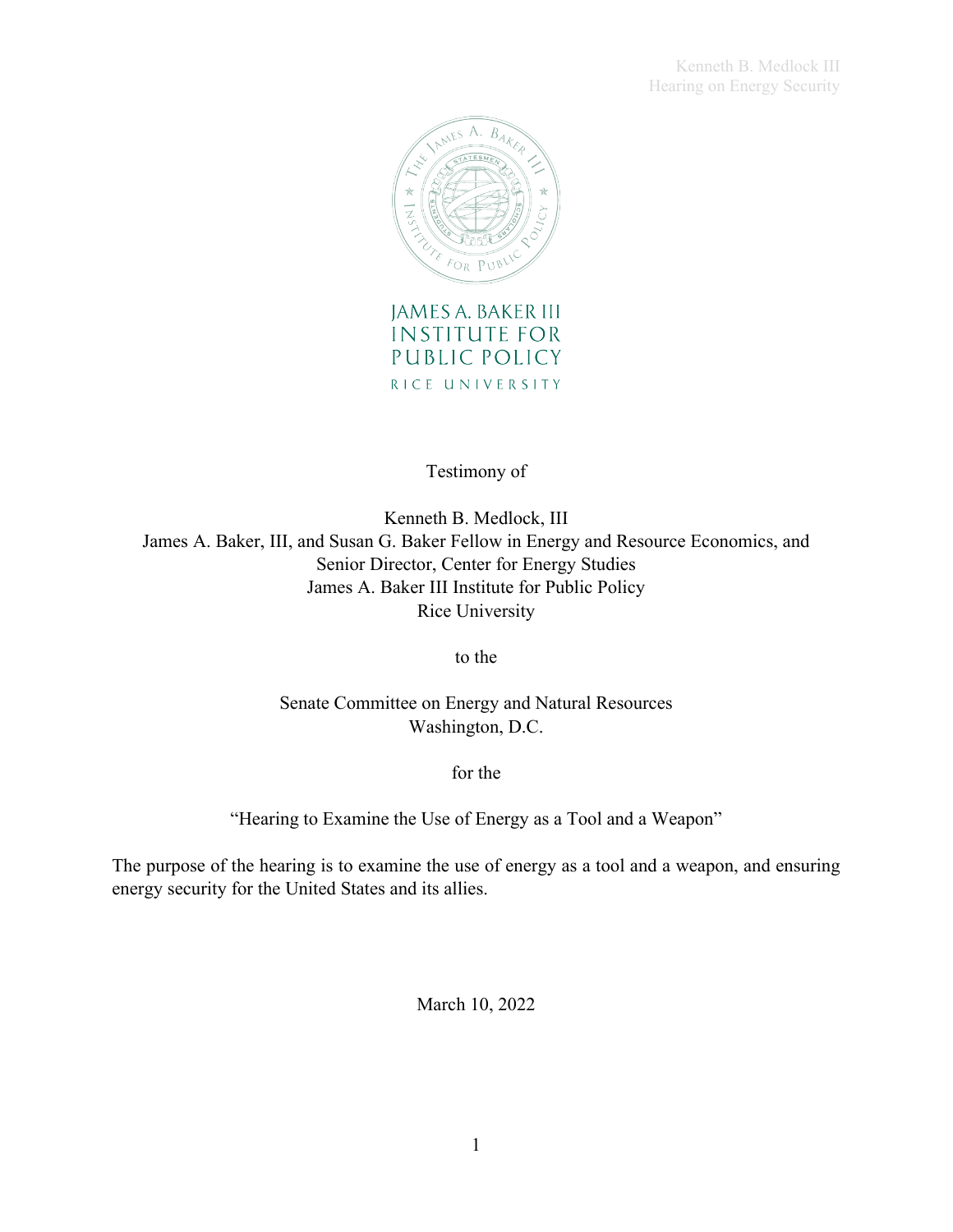At a macroeconomic level, energy security refers to the concept that unexpected energy price increases and unanticipated disruptions in energy supply create dislocations that compromise welfare and economic activity. As such, energy security is often interwoven with national security, particularly when the threat of energy-derived economic dislocations come from a foreign actor. Unfortunately, history is all too familiar with malign intent and the use of energy as a weapon to influence geopolitical outcomes.

The link between energy availability, price and macroeconomic performance has been a subject of intense study for decades and it is one that was taken up the T20 in its communique to the G20 in 2020.<sup>[1](#page-1-0)</sup> Energy security is an international concern, as evidenced by the fact that every G20 "Leaders Declaration" since St. Petersburg (2013) has included a reference to energy security, with a focus on market transparency, improved data collection and all energy sources and technologies.

Despite the attention given to the topic of energy security, it still has no single, universally accepted definition. Nonetheless, avoiding the macroeconomic malaise associated with an unanticipated shock to price or availability of supply of energy is one salient definition, [2](#page-1-1) that has many variants, including the IEA's own definition of energy security as the uninterrupted availability of energy sources at an affordable price. More generally, the literature on energy security encompasses a broad range of topics from security of supply to security of demand to health to environment to efficiency.<sup>[3](#page-1-2)</sup>

As the portfolio of energy choices expands with the development and deployment of new energy technologies, attention must shift to supply chains for all forms of energy. Supply chain function is a classic coordination problem, and the scale of future global energy requirements alongside the need for energy sources with lower environmental impact will have enormous implications for future supply chain development. Hence, energy security concerns are not disappearing as establishing low vulnerability energy systems remains paramount. [4](#page-1-3) Indeed, energy security is already penetrating discussions about electricity sector resilience and reliability as the electric power sector expands and transitions toward new technologies and energy sources.

All this stated, policy directed at promoting energy security should have a clear definition of what it aims to achieve. In general, history reveals a continued focus on attempts to decrease vulnerability to energy price/supply shocks, as can be seen by aspirations of "energy

<span id="page-1-2"></span>review," Wiley Interdisciplinary Reviews: Energy and Environment, 7(1).

<span id="page-1-0"></span><sup>&</sup>lt;sup>1</sup> Morgan Bazilian, Mark Finely, Steve Griffiths and Kenneth Medlock (2020), Refreshing Global Energy and Infrastructure for the Energy Transition," Policy Brief for T20 Task Force 10: Sustainable Energy, Water and Food Systems, available at https://t20saudiarabia.org.sa/en/forces/pages/Sustainable-Energy-Water-and-Food-Systems.aspx.

<span id="page-1-1"></span> $2$  See Douglas Bohi and Michael Toman (1996), "The Economics of Energy Security", Springer Publications. <sup>3</sup> See Abdelrahman Azzuni and Christian Breyer (2017), "Definitions and dimensions of energy security: a literature

<span id="page-1-3"></span><sup>4</sup> See, for example, Jonathon Elkind (2010), "Energy Security: Call for a Broader Agenda," in *Energy Security: Economics, Politics, Strategies, and Implications*, ed Carlos Pascual and Jonathan Elkind, Brookings Institution Press, or Mark Finley (2019), "Energy Security and the Energy Transition: A Classic Framework for a New Challenge," Baker Institute Report no. 11.25.19. Rice University's Baker Institute for Public Policy.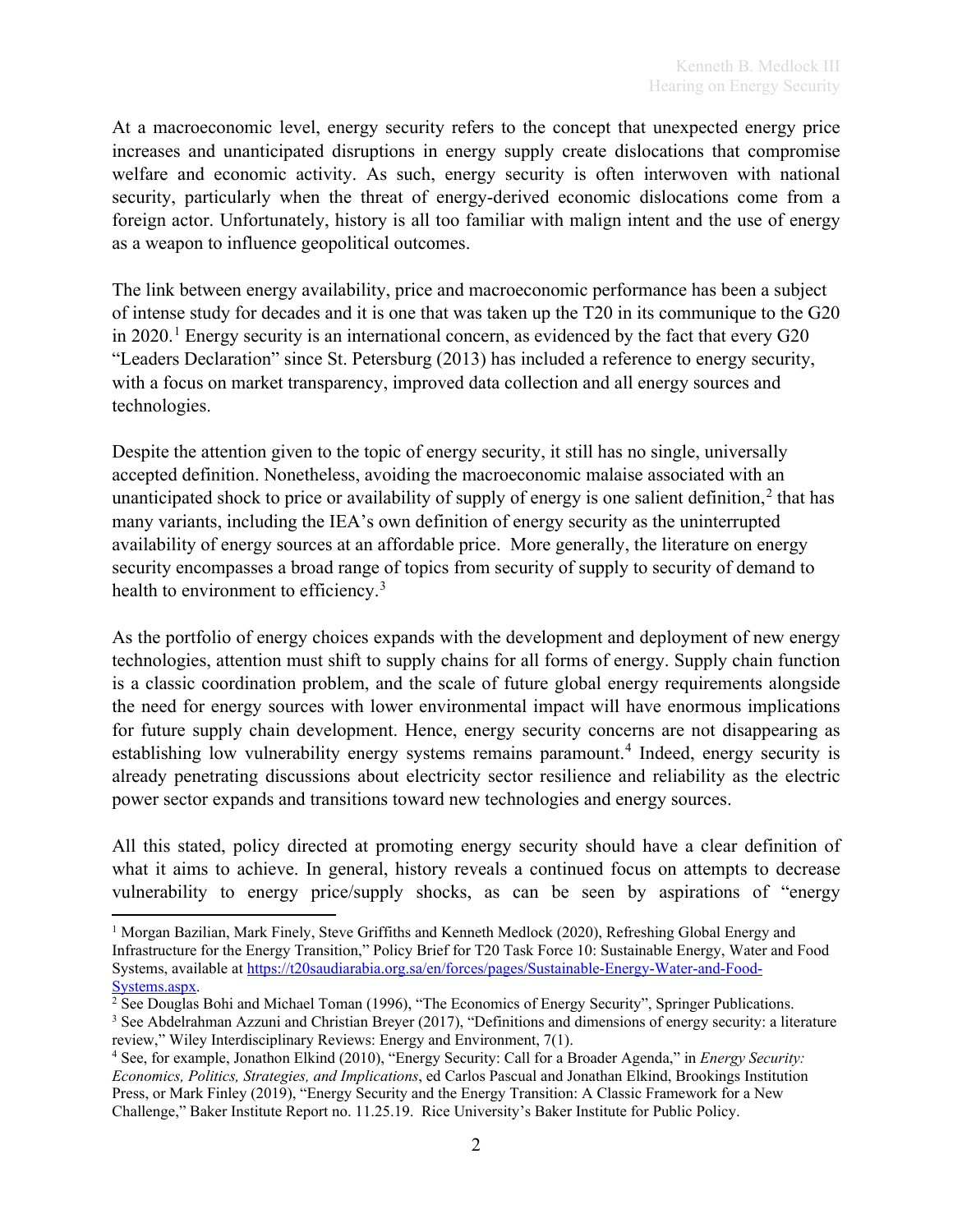independence" and freedom from "foreign oil." The motivation for such aspirations become selfevident upon a brief review of recent US economic history, which reveals a correlation between high oil (energy) price and recession (see Figure 1).



## **Figure 1. Real oil price and US Recessions**

Sources:

WTI and CPI used to construct Real Oil Price are from the US Federal Reserve Database [\(https://fred.stlouisfed.org\)](https://fred.stlouisfed.org/); Recession begin and end dates are from NBER US Business Cycle Expansions and Contractions [\(https://www.nber.org/research/data/us-business-cycle-expansions-and-contractions\)](https://www.nber.org/research/data/us-business-cycle-expansions-and-contractions); Synopsis of causes of recession and recovery are from History.com "How the US Got Out of 12 Economic Recessions Since World War II" [\(https://www.history.com/news/us-economic-recessions-timeline\)](https://www.history.com/news/us-economic-recessions-timeline).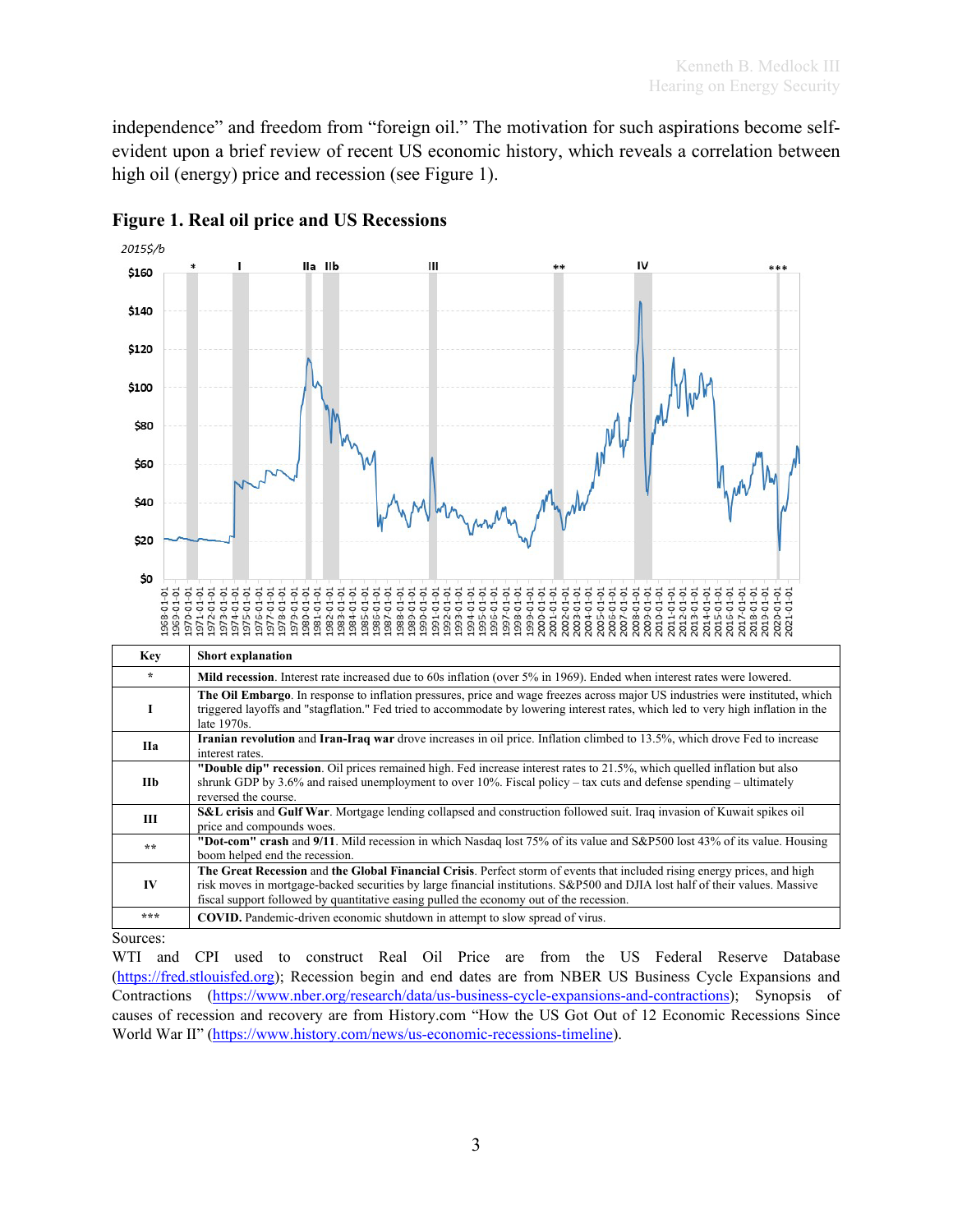Figure 1 indicates the real (inflation-adjusted) price of oil from January 1968 through December 2021 and NBER reported periods of economic contraction. Not every recession is caused by high energy prices, but periods in which energy prices rise are highly correlated with periods of economic contraction. There are number of reasons that have been posited for this correlation – ranging from monetary policy response to a reduction of real consumer disposable income to increased uncertainty that slows investment – and all possible channels of transmission from oil price to economic activity have bearing. Regardless of the drivers, recognizing the simple fact that high energy prices coincide with slowing economic activity naturally leads to an exploration of what drives energy prices higher, especially if energy-related economic contractions are to be avoided.

Of course, we also see economic dislocations at a more micro and regional scale when energy prices rise or energy supplies are disrupted. One needs to look no further than winter freeze Uri, which struck the central US in February 2021, and the resulting power outages that ensued driving loss of life and billions in economic damages. The causes of the electricity outages have been explored and policy has been reactive in attempt to abate similar crises in the future.<sup>[5](#page-3-0)</sup> That stated, there is still much more to do to ensure electricity supply remains reliable.

While the events that unfolded in February 2021 are relatively localized, it is important to note that the primary driver of the calamity that ensued was a record freeze, or a "tail event" in the distribution of possible events. In turn, this highlights that energy systems must be able to withstand low probability events in order to avoid widespread economic losses, or worse. As such, energy systems must have redundancy and resilience if they are to remain secure.

In the energy-related episodes indicated in Figure 1 (I, IIa, IIb, III, and IV), the drivers of higher energy prices were embargo, conflict, and unexpected and rapid demand growth in developing countries. None of these issues are within the direct control of the US, and thus require diplomatic intervention and/or the development of tools to hedge against the risks these issue present. Indeed, we have seen interventions such as the development of strategic stocks and the adoption of greater efficiency standards bear some benefit. Notably, each is aimed at providing a hedge against the risk of disruption – stocks can be drawn upon for emergency supplies in the near term and efficiency reduces the need for energy input for basic services.

This brings us to a central point with regard to how energy can be used as a tool to affect other dimensions of global and regional interaction – be they geopolitical, territorial, economic, or all of the above. The US has seen dramatic increases in energy production, oil and gas in particular, over the last 17 years. According to the US Energy Information Administration, marketed natural gas production increased from 18.9 trillion cubic feet (tcf) in 2005 to 37.0 tcf in 2021. This has resulted in a shift in the US market from one of becoming more dependent on imported natural gas – via pipeline from Canada and LNG from the Middle East and Asia-Pacific – to one where

<span id="page-3-0"></span><sup>&</sup>lt;sup>5</sup> See Peter Hartley, Kenneth Medlock and Elsie Hung (2022), "ERCOT Froze in February 2021. What Happened? Why Did It Happen? Can It Happen Again?" available at [https://www.bakerinstitute.org/electricity-in-texas/.](https://www.bakerinstitute.org/electricity-in-texas/)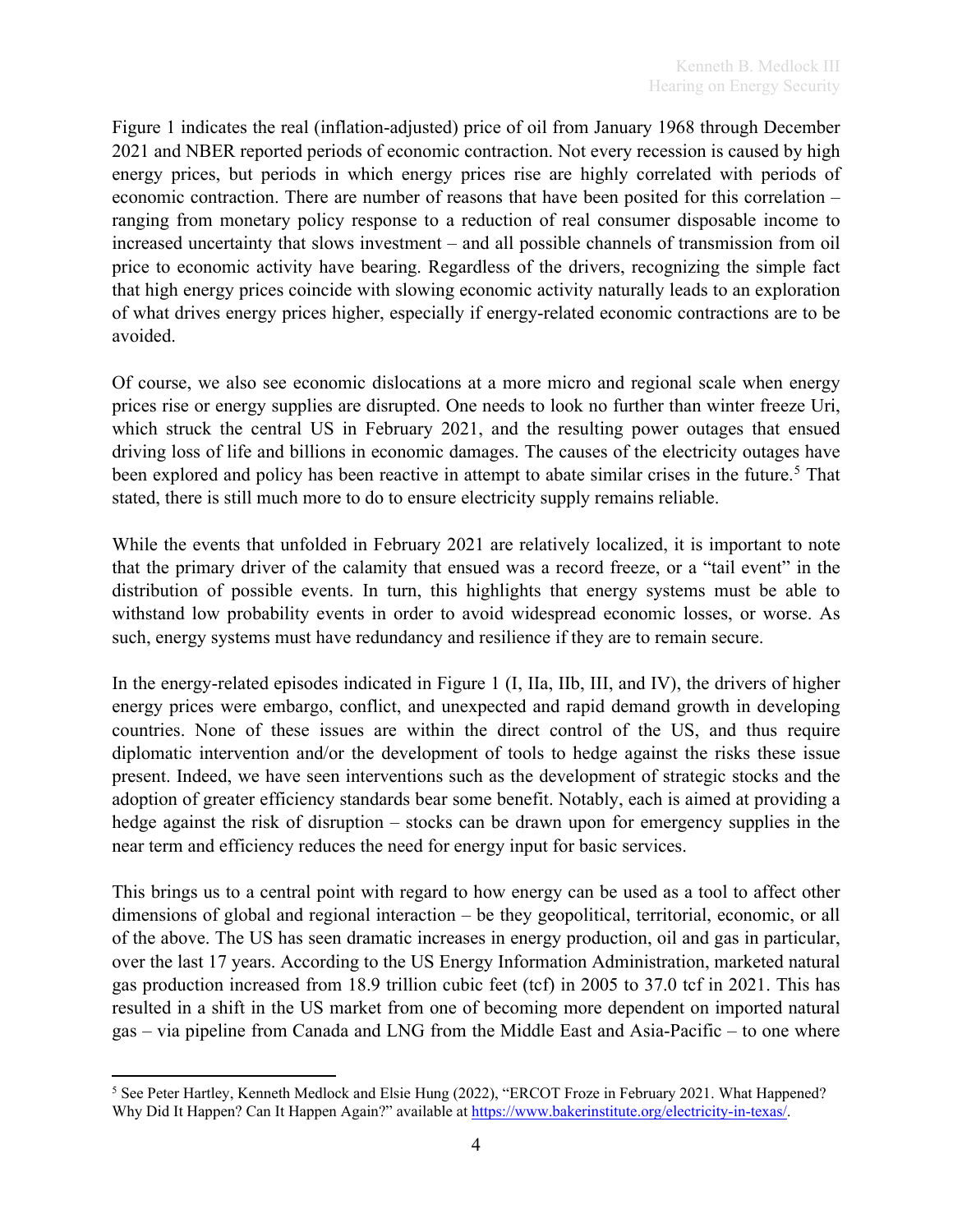the US now exports large volumes of natural gas by pipeline to Mexico and as LNG to 39 different countries in 2021. Similarly, US oil production has increased over the same time frame (2005-2021) from 5.2 million barrels per day (mmb/d) to 11.2 mmb/d in 2021. Notably , oil production was at its highest level ever recorded in late 2019, reaching almost 13 mmb/d before declining as the pandemic hit.

The dramatic shift in the domestic energy fortunes of the US was the result of innovations in the upstream that unlocked domestic shale resources, as well as a unique regulatory and legal architecture.<sup>[6](#page-4-0)</sup> The outcome was one of the two single largest drivers of transition in the global energy system over the last two decades – the "shale revolution" – with the other being demand growth in Asia. In no small way, the growth in US oil and gas production altered global discourse on energy security in profound ways, leading to proclamations that the US "is the world's energy superpower" almost a decade ago.<sup>[7](#page-4-1)</sup>

As discussed more than 7 years ago<sup>[8](#page-4-2)</sup> and noted in a recent report<sup>[9](#page-4-3)</sup> outlining the options available to Europe should Russian supplies of natural gas be severed, "the US has a valuable counterpunch to Russian actions that impact Europe's gas supplies: LNG." A fundamental lesson of the Cold War is that détente is born of a credible threat. Therefore, if US foreign policy is to be successful in swaying Russian (or any foreign actor with hegemonic intent) behavior – current and future – then such a lever must be presented.

The current situation in Europe is abhorrent. It extends well beyond energy, impacting lives and ways of life in irreversible ways as well as having ramifications for commodities in agriculture, energy and metals. Here, we focus on energy because that is the point of this exercise, but none of these issues can, or should, be taken in isolation when considering appropriate policy action.

Natural gas is the patrimony of the Russian economy and a major source of its political, economic, and diplomatic leverage over the Ukraine, the European Union, and its other former Soviet neighbors. Indeed, threats to Gazprom's market share in Europe are taken very, very seriously. This has been demonstrated in recent years by a concerted effort by Gazprom to defend its market, as seen in physical infrastructure investments (for example, Nord Stream 1 pipeline system, completed in two phases in 2011 and 2012) and a willingness to alter pricing terms in the face of competitive threats (such as a renegotiation of terms for gas sales to

<span id="page-4-0"></span><sup>&</sup>lt;sup>6</sup> See Kenneth Medlock (2014), "The Land of Opportunity? Policy, Constraints, and Energy Security in North America," available a[t https://www.bakerinstitute.org/research/land-opportunity-policy-constraints-and-energy](https://www.bakerinstitute.org/research/land-opportunity-policy-constraints-and-energy-security-north-america/)[security-north-america/.](https://www.bakerinstitute.org/research/land-opportunity-policy-constraints-and-energy-security-north-america/)

<span id="page-4-2"></span><span id="page-4-1"></span><sup>&</sup>lt;sup>7</sup> See US State Department website archives at [https://2009-2017.state.gov/e/enr/index.htm.](https://2009-2017.state.gov/e/enr/index.htm)<br><sup>8</sup> See Kenneth Medlock (2014), "A 'Credible Threat' Approach to Long Run Deterrence of Russian-European

<span id="page-4-3"></span>Hegemony," available at https://www.bakerinstitute.org/research/us-lng-exports-weapon-against-russia/.<br><sup>9</sup> See Gabriel Collins, Kenneth Medlock, Anna Mikulska and Steven Miles (2022), "Strategic Options if Russia Cuts Gas to Europe," available at [https://www.bakerinstitute.org/research/strategic-response-options-if-russia-cuts](https://www.bakerinstitute.org/research/strategic-response-options-if-russia-cuts-gas-supplies-europe/)[gas-supplies-europe/.](https://www.bakerinstitute.org/research/strategic-response-options-if-russia-cuts-gas-supplies-europe/)